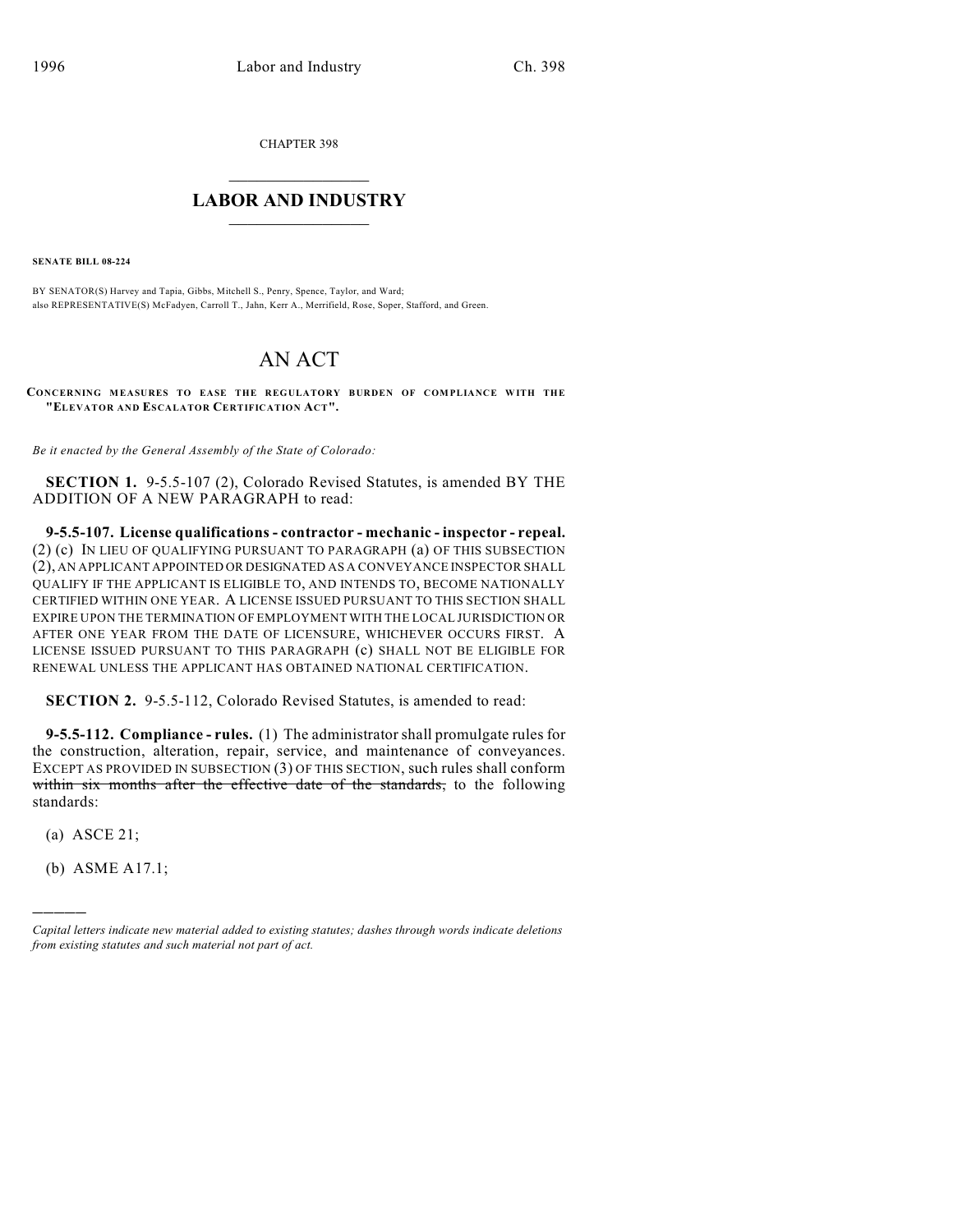(c) ASME A17.3; and

(d) ASME A18.1.

(2) (a) The administrator shall determine whether a local jurisdiction's standards are equal to or greater than those of this article. If so, then the administrator shall enter into a memorandum of agreement with the local jurisdiction that approves the jurisdiction's authority to regulate conveyances.

(b) THE ADMINISTRATOR MAY ESTABLISH A SCHEDULE FOR A LOCAL JURISDICTION TO ADOPT UPDATED STANDARDS, EQUALING OR EXCEEDING THE STANDARDS IMPOSED UNDER SUBSECTION (1) OF THIS SECTION, WHICH SHALL BE ADOPTED WITHIN A REASONABLE AMOUNT OF TIME AS NEEDED FOR A LOCAL JURISDICTION TO UPDATE ITS STANDARDS.

(3) (a) (I) EXCEPT AS PROVIDED IN SUBPARAGRAPH (II) OF THIS PARAGRAPH (a), THE ADMINISTRATOR SHALL PROMULGATE RULES EXEMPTING A CONVEYANCE INSTALLED BEFORE JULY 1, 2008, FROM COMPLIANCE WITH ASME A17.3 UNTIL APPROVAL IS REQUIRED BY SECTION 9-5.5-113 FOR SUBSTANTIAL ALTERATION OR REMODELING OF THE CONVEYANCE.

(II) THE ADMINISTRATOR SHALL, IN COOPERATION WITH LOCAL JURISDICTIONS, PROMULGATE RULES THAT AUTHORIZE THE ADMINISTRATOR OR A LOCAL JURISDICTION TO REQUIRE AN ELEVATOR TO COMPLY WITH ANY PORTION OF ASME A17.3 NECESSARY TO PROTECT AGAINST A MATERIAL RISK TO THE PUBLIC SAFETY.

(b) IN PROMULGATING THE RULES REQUIRED BY SUBSECTION (1) OF THIS SECTION, THE ADMINISTRATOR MAY ADOPT CHANGES TO THE STANDARDS LISTED IN SUBSECTION (1) OF THIS SECTION THAT THE ADMINISTRATOR DEEMS TO BE IN THE PUBLIC INTEREST, INCLUDING, WITHOUT LIMITATION, ADOPTING MODIFICATIONS TO, CHANGING THE APPLICABILITY OF, EXEMPTING CONVEYANCES FROM, CHANGING INSPECTOR WITNESSING REQUIREMENTS OF, AND DEFINING EVENTS THAT TRIGGER THE APPLICABILITY OF ALL OR A PORTION OF THE STANDARDS.

**SECTION 3.** 9-5.5-115 (1) and (2), Colorado Revised Statutes, are amended, and the said 9-5.5-115 is further amended BY THE ADDITION OF A NEW SUBSECTION, to read:

**9-5.5-115. Insurance.** (1) Each conveyance contractor shall submit to the administrator an insurance policy, certificate of insurance, or certified copy of either issued by an insurance company authorized to do business in Colorado. Such policy shall provide general liability coverage of at least one million dollars for the injury or death of each person in each occurrence and coverage for at least five hundred thousand dollars for property damage in each occurrence. In addition, a conveyance contractor shall submit evidence of the insurance coverage mandated by the "Workers' Compensation Act of Colorado", articles 40 to 47 of title 8, C.R.S.

(2) Certified conveyance inspectors shall submit to the administrator an insurance policy, certificate of insurance, or certified copy of either issued by an insurance company authorized to do business in Colorado. Such policy shall provide general